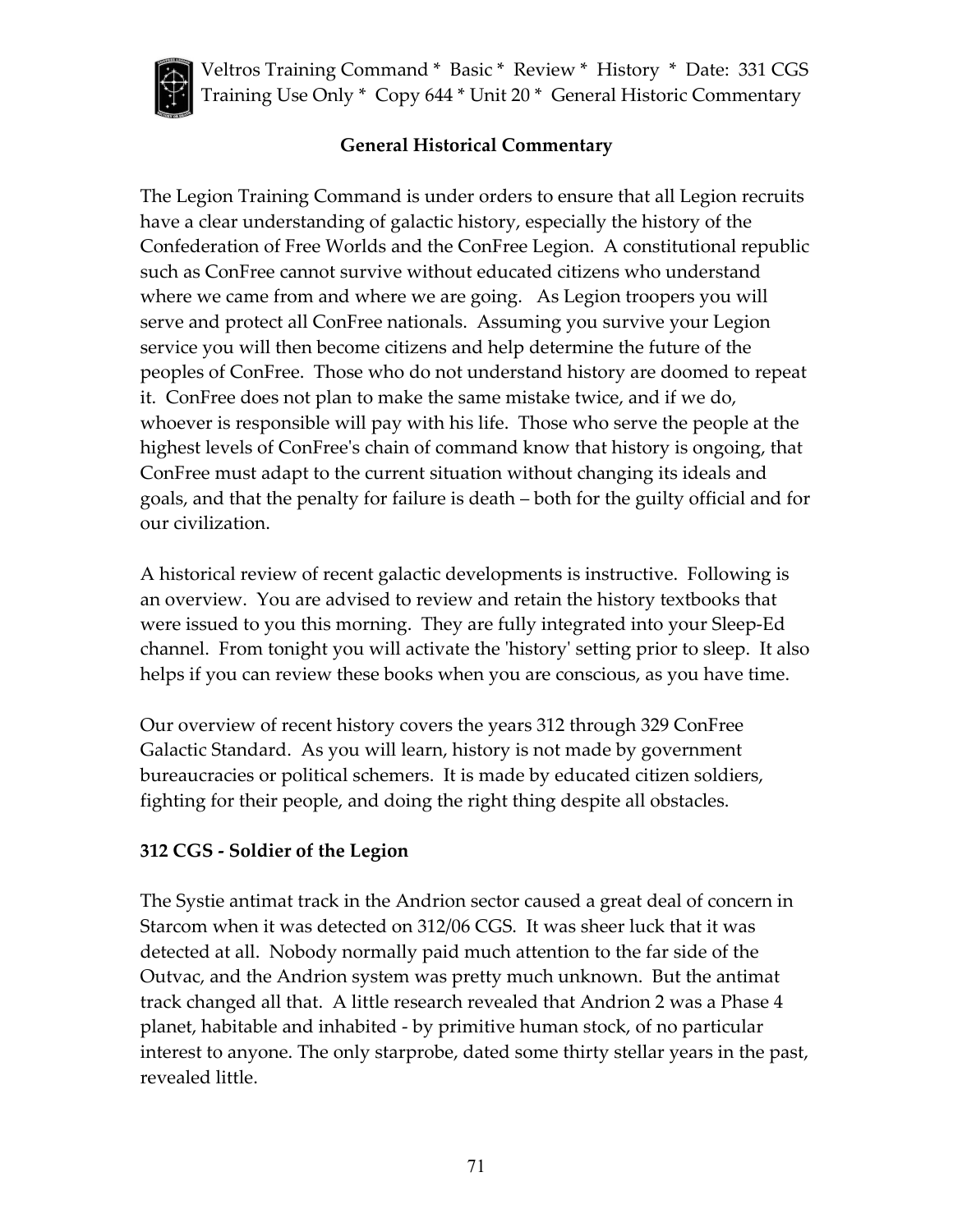

The System starship had no business intruding into the Outvac at all. It was ConFree vac. It was a serious violation of treaty. What did they want? Why the intrusion? And why Andrion 2? It had to be Andrion 2 – there was nothing else there. There were no further antimat tracks in the area. There was nothing at all.

Another probe would have simply postponed the problem. ConFree wanted answers, as soon as possible. The brand new Fleetcom battlestar Atom's Road was available after a successful shakedown cruise in the Gassies. The Legion's 12th Colonial Expeditionary Regiment was also available, and an Alpha Base Expeditionary Colony, Mark 1, fully mobile, fully self-sufficient, fully staffed, was soon loaded into Atom's Road.

A Phase 4 planet is normally scheduled for settlement in the distant future, if conditions permit. The schedule was moved up instantly. If the United System Alliance and the DefCorps were expecting to move into the Outvac unopposed, they were going to get the surprise of their life.

It is sometimes instructive to study the unit history of a single squad to better understand historical events and military history. The squad we have selected learned of their new assignment right after successfully graduating from Advanced Combat Training in 312 CGS by taking out a pirate base on Alshana 4 and terminating 261 slavers. They were assigned to the  $12<sup>th</sup>$  Colonial Expeditionary Regiment of the 22nd Legion, based on Atom's Road, as Squad Beta of CAT 24, Second Company of the Ship (B24/2S/12/22). The Black Legion! The Rimguard! The young troopers of Squad Beta were thrilled.

On 312/10/02 CGS the Legion dropped onto Andrion 2, some 750 light years from their home in the Crista Cluster. They had no idea what to expect.

The 12/22 CER quickly established control over Andrion 2. The primitive native human Taka tribes fought back at first but were soon overwhelmed by the Legion, with minimal casualties. There was at first no sign of Systie intruders. The discovery of giant exosegs (Exoseg Gigantic Soldier) on Andrion 2 was a puzzle, as the creatures were natives of Andrion 3. However the Legion was able to counter the exo plague and gain the gratitude of the Taka. In addition the Legion also took on the high priests of the Cult of the Dead, which preached racial suicide as a response to the exosegs. This won over most of the remaining Taka tribes, and eventually formed a strong alliance between Taka and Legion.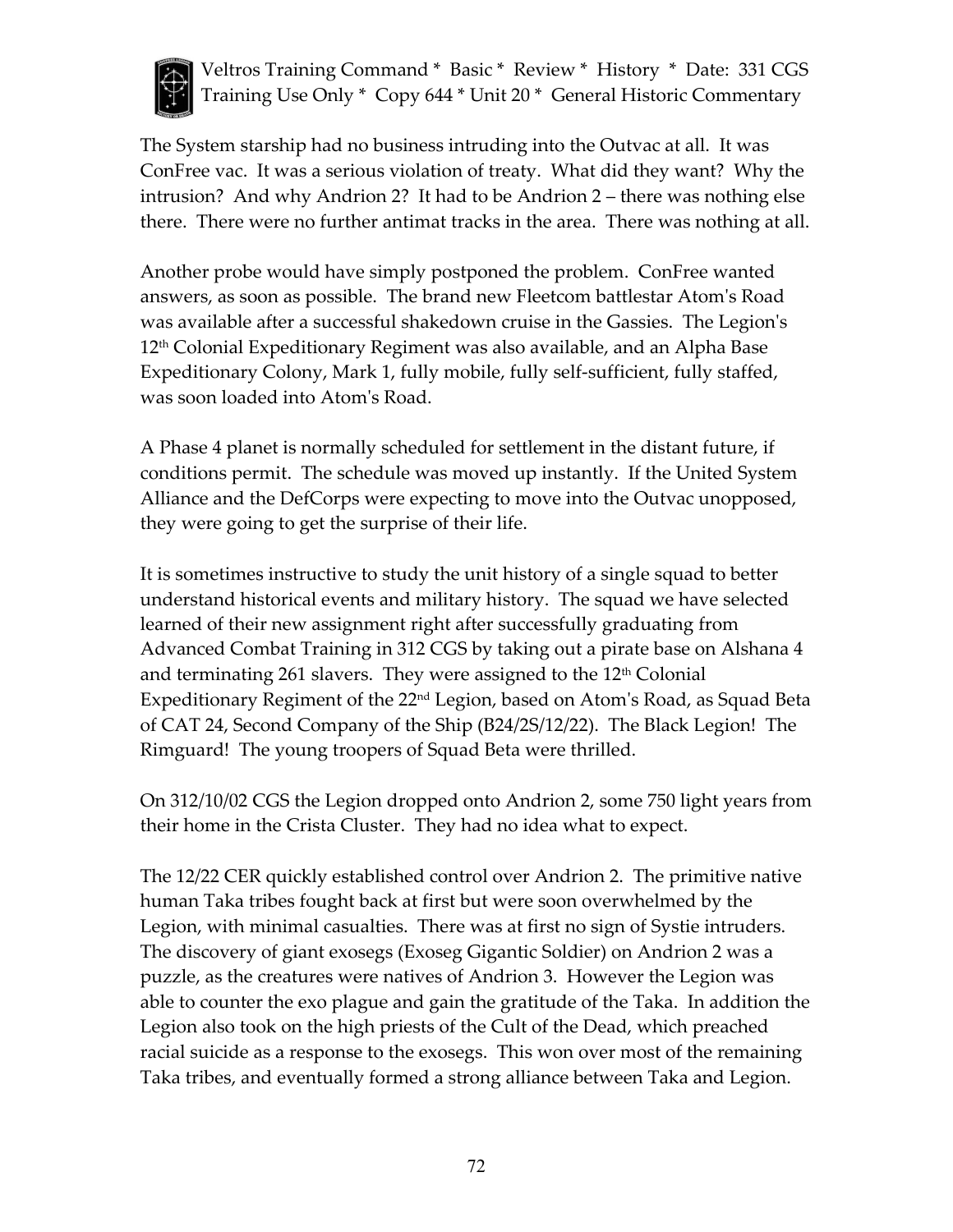

An initial downside probe to Andrion 3 gained much data but did not reveal any System presence.

You are all familiar with the events of the Andrion campaign, which is taught in midschool. The Systie intrusion was finally confirmed on Andrion 2 when the Legion attacked and secured a deeply camfaxed underground base that was lightly defended by DefCorps commando units and proved to be a major mining facility for unitium. Unitium was then known only as a very rare and seemingly useless substance. Clearly the System had found a use for it. This was deeply troubling for ConFree.

Once the Systie presence on Andrion 2 was clear, ConFree arranged a diplomatic conference on Coldmark between Legion reps and Systie officials to discuss and presumably negotiate the System presence on Andrion 2. The Legion used the opportunity to develop further intelligence information on the situation, and this revealed a major starport on Andrion 3, incredibly well camouflaged with technology far in advance of anything available to ConFree. It quickly became apparent that the starport was constructed by the Omni horde, not by the System, that the unitium was for use by the alien Omnis, and that the presence of the exosegs on Andrion 2 was also explained by the Omni involvement. The discovery confirmed highly classified but incomplete information that the System had previously developed an ongoing relationship with the Omnis.

An Omni presence in the Outvac was unacceptable to the people of ConFree, and Starcom ordered an immediate attack on the Andrion 3 facility, with the closest units available – the  $12<sup>th</sup>$  of the  $22<sup>nd</sup>$ .

The confirmation of a cooperating relationship between the Omni horde and the United System Alliance on Andrion 3 was ominous news for the future of humanity. Treason at that level is known as genocide, and if it's your own people you are betraying it is called auto-genocide and if it is your own children you are willing into slavery it is called generational genocide. This is the ultimate evil, and the Legion fights evil. ConFree's response was predictable.

#### **312 CGS - The Black March**

The Legion attack on the Omni-Systie base on Andrion 3 destroyed the base and prompted the O's to retreat from the Andrion sector. That was a vitally important first. Another first on Andrion 3 was a brief but violent clash between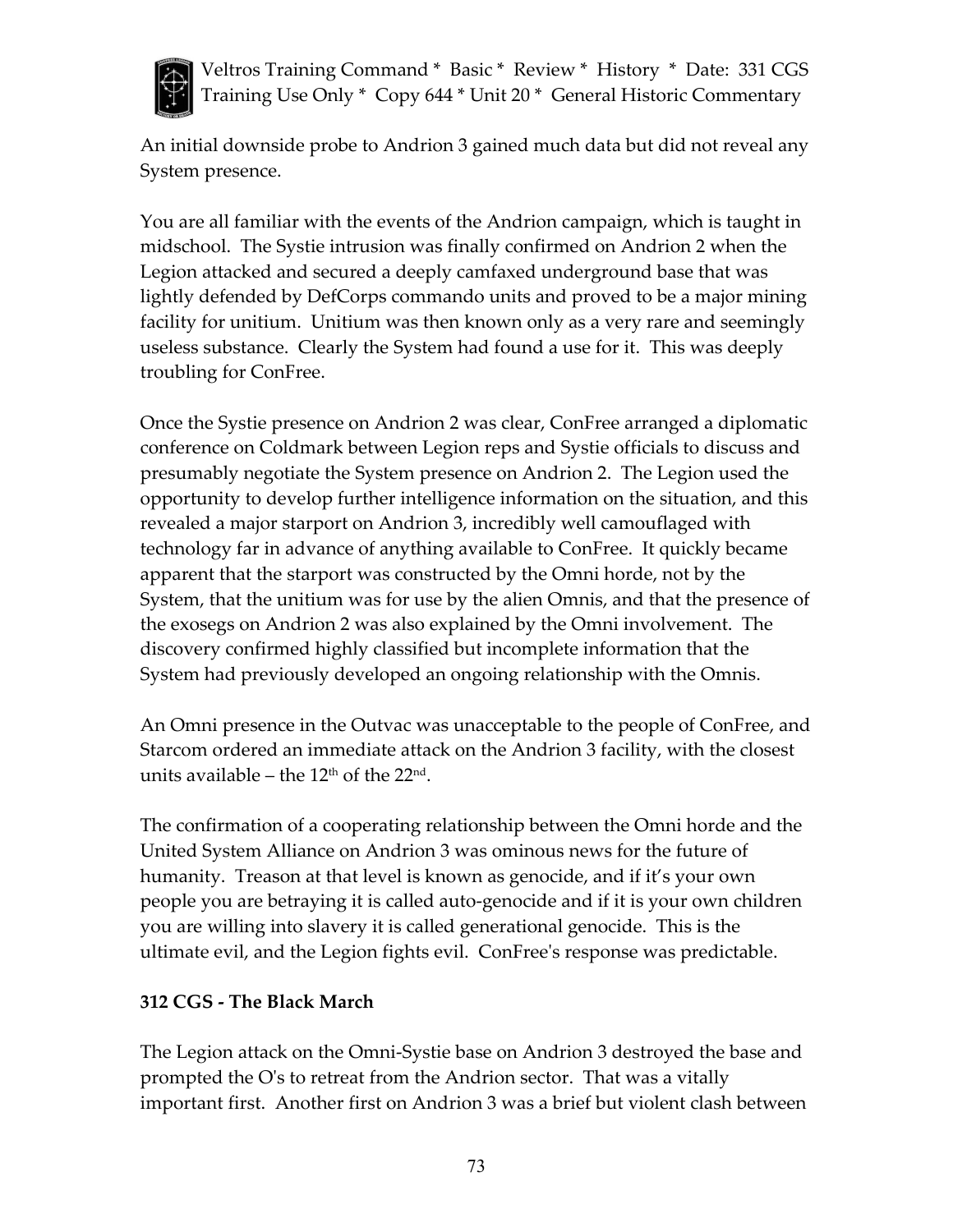

Squad Beta (B24/2S/12/22) and an individual Omni soldier that resulted in the O fleeing the scene. This had never before happened, as the O's were virtually invulnerable because of their impenetrable defensive mag force fields and overwhelming psypower. The Legion immediately launched a crash research project to determine how it had happened and to develop experimental new weaponry based on the results.

The subsequent raid on Mongera by Squad Beta in 312 CGS was designed to test the new weaponry. Mongera was a System world, under heavy assault by the Omni Horde. The earlier Omni-System cooperation on Andrion 3 had no effect on the O's attacks into System vac. The highest levels of the Systie Government approved the raid, a joint Legion-DefCorps effort with three System representatives attached to the squad as observers. The Legion was expecting betrayal, and they were not disappointed. When the new weapons systems were proven effective and the single Omni target went down, System commandos attempted to kill the Legion troopers and seize the technology as their own. Squad Beta (B24/2S/12/22) suffered heavy casualties but held on and accomplished the mission. Success was possible only because a covert Legion asset (code Indigo Frost) intervened, and a Mocain officer switched sides during combat. Victory is possible only when brave individuals take enormous risks to do the right thing.

As Legion scientists worked overtime to integrate the new technology into all fighting Legion units, the survivors from B24/2S/12/22 were recovering from Mongera in a medmod on Veda 6. Indigo Frost, who had intervened to save the squad unexpectedly contacted the squad asking for personal help for an associate in serious trouble. In view of her earlier assistance the asset was not to be refused. Three squad members conducted an unauthorized covert mission to Katag, a System world, to locate and assist the asset's associate. When the mission was complete, the asset ferried the squad members to Uldo, to return to their squad. History is made in strange ways. Without the asset's presence on Uldo, we might all have become slaves of the O's.

## **314 CGS - Slave of the Legion**

On 314 CGS the ConFree Legion intervened militarily on Uldo 4, a Systemoccupied world, ostensibly to assist the Systie's DefCorps in countering a fullscale Omni invasion. Uldo had been chosen as the decisive battle where the Legion would stop, counter and repel the Omni horde, with or without System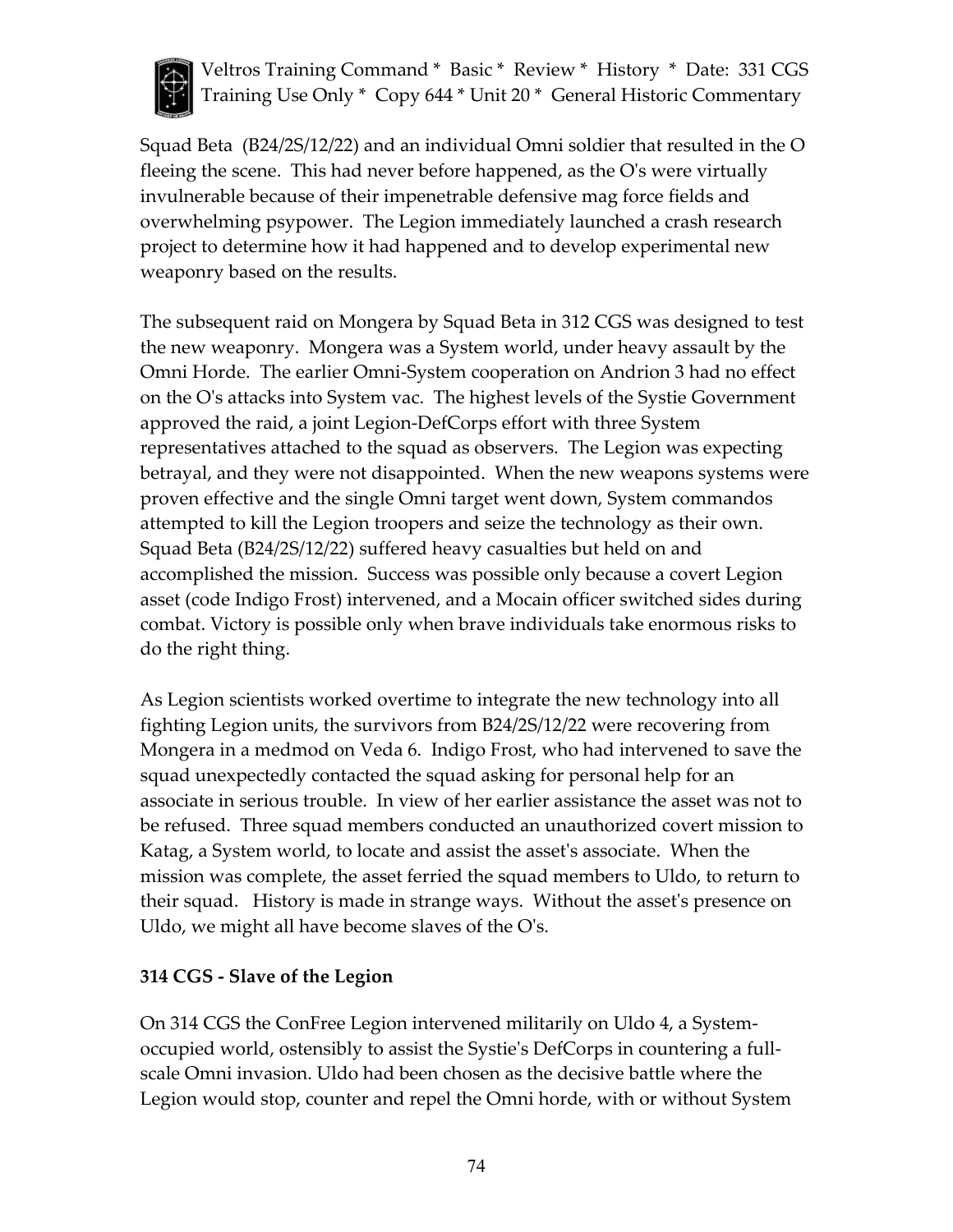

assistance. The System, fearful of its own citizens, reluctantly agreed to a joint campaign against the O's. The Legion was confident that the latest generation of anti-O weaponry, field-tested on Mongera, would prove effective in the Battle of Uldo.

Uldo 4 was a former ConFree world and the site of the Cauldron, where the 8th Legion met the DefCorps during the Race Wars, and was annihilated. Not a single trooper surrendered. The 8th Legion was part of Legion mythology and despite the Legion-DefCorps cooperation against the O's, the Legion had no plans to depart Uldo should the O's be defeated. After all, Uldo 4 was a former ConFree planet. The System was surely conscious of this possibility but probably felt they had no choice. Without Legion assistance the world would surely fall to the O's.

The Battle of Uldo ultimately proved successful in countering the O's but the  $12<sup>th</sup>$ Regiment did not fare well. The bulk of the  $12<sup>th</sup>$  was annihilated in an antimat strato burst, and the regiment was thereafter deactivated. When the  $12<sup>th</sup>$ perished, Squad Beta, (B24/2S/12/22) was engaged in a behind the lines recon raid to accomplish a highly sensitive mission against one of a series of Omni "mounds." These installations held human captives, and Squad Beta's mound also held a highly classified Omni target.

In those dark years of subversion, treason and conspiracy that followed the Battle of Uldo, the Legion and the people of ConFree were betrayed by some of the highest officials in ConFree and the Legion, and Squad Beta was falsely written off as all killed in action in the Mound. During the action in the Mound, one squad member and two auxiliaries actually succeeded in reaching the Omni target, and secured astounding alien technology from the aliens. One of the auxiliaries was Tara, the former asset Indigo Frost, by then a Senior Captain in the Legion's Galactic Information Service. The rest of the squad went missing in action on Uldo. By the time the survivors returned to a ConFree world, the traitors were in charge of ConFree, and the first mutiny in Legion history was underway to counter the treason and preserve freedom and liberty for the peoples of ConFree.

## **316-318 CGS - Secret of the Legion**

In 316 CGS Dindabai Command broke with Starcom after consulting with the people of Dindabai and Dindabai's representatives to the ConFree Council.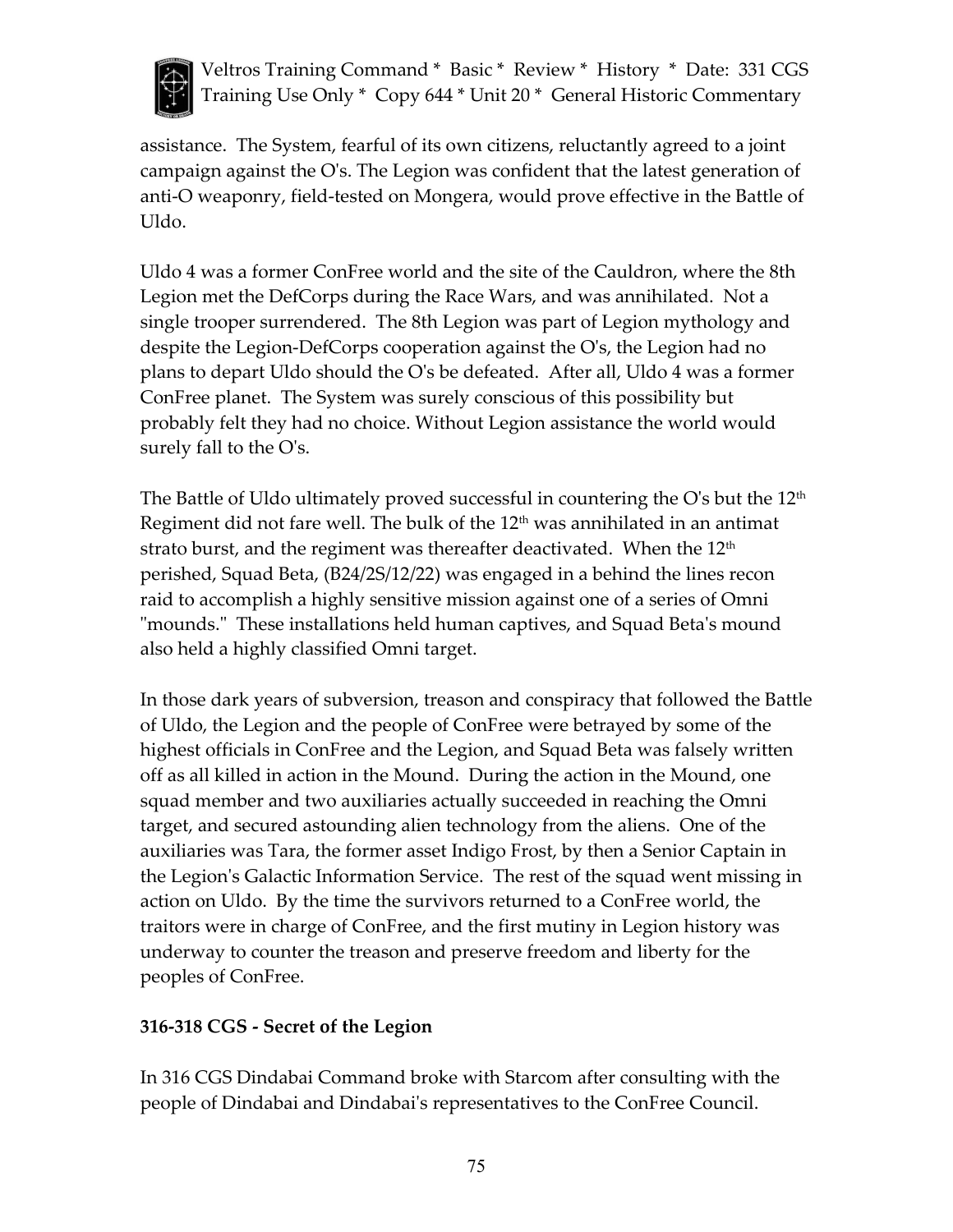

Dindabai formally notified the ConFree Council that it had lost confidence in ConFree, and was considering secession. In the meantime they were breaking all formal ties, and would govern themselves until the situation could be resolved. Dindabai Command consisted largely of the 22<sup>nd</sup> Legion and supporting Fleetcom units. It soon became informally known as the "Lost Command."

The situation in the ConFree executive council and in Starcom was exceedingly complex at that time, which may explain why no follow-up action was immediately taken by ConFree or the Legion. Kenton Cotter-Arc (KCA), an exceptionally able, popular, effective and ambitious leader, was then Chief Outvac for the ConFree Legion. He surrounded himself with a brain trust of other up and coming young officers interested in advancing their careers. This group secretly concluded that the ConFree Legion was accumulating too much power and posed a clear danger to ConFree itself. Although the Legion could not be countered directly, the group concluded that it was in ConFree's interest to weaken the Legion by strengthening the United System Alliance. This conclusion had to be kept secret for it would have been viewed as treason by old school officers.

KCA's first moves were made on Uldo when he learned of the attempt of B24/2S/12/22 to seize the sensitive Omni target in the Omni "mound." A successful mission would recover incalculably valuable alien technology and leave the Legion supreme over ConFree, the System, and the Galaxy. KCA took steps to covertly sabotage the mission and enable the System to inherit whatever technology was available.

When KCA's treason became known to Pointman, Chief of the 22<sup>nd</sup> Legion, he initiated the break with ConFree. ConFree appeared paralyzed with indecision, and did not at first believe the information sourced to Pointman. Pointman was declared a traitor and the leader of a mutiny, but ConFree's inaction continued. Legion morale plummeted.

During the period of the formation of the Lost Command, the surviving personnel of Beta 24/2S/12/22 were separated and pledged to secrecy. Then Tara, promoted to Commander, took personal action to identify, contact and re-form the squad to understand exactly what had happened, and track down the traitors responsible for trying to turn over cosmic secret alien technology to the System. Once again, a single individual refuses to listen to false Gods, and changes history as a result.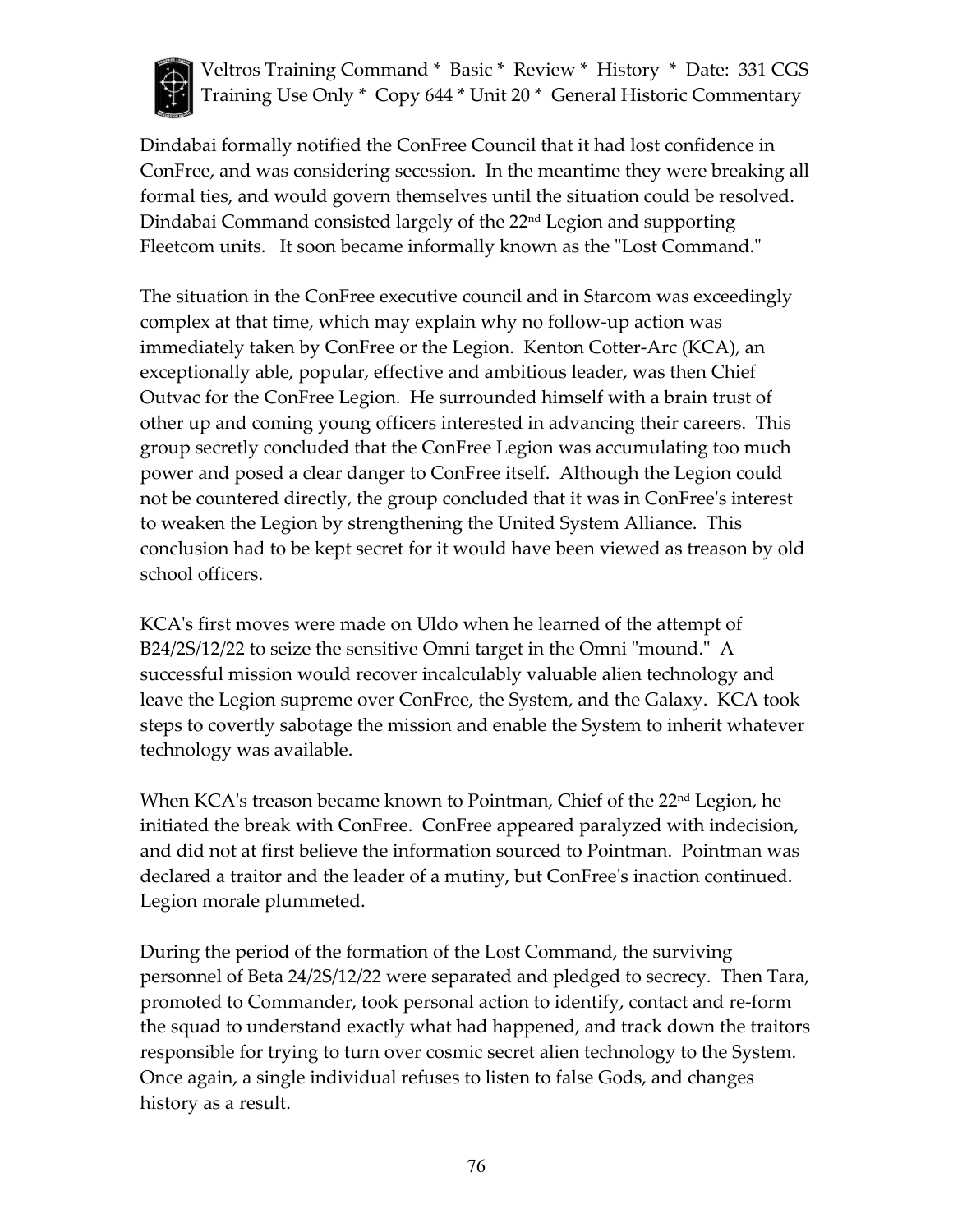

Commander Tara infiltrated three former members of B24/2S/12/22 into "Loyalist" Legion channels to Andrion 2, where the three were able to locate and seize the alien device that contained invaluable scientific information. They were assisted by a humanoid loyal to Tara. By then KCA had become aware the device was on Andrion 2 but his attack on Andrion Station was a failure. Tara's three troopers and the humanoid secured the device and brought it to Dindabai for exploitation.

318 CGS - The invaluable technology contained in the alien device made it possible for the Lost Command to construct the Star of Dindabai, humanity's first inter-universe D-neg time drive starship. The D-neg itself was located in the adjacent Universe Plane Prime, and the time drive could not be activated until the inter-universe drive penetrated the other universe where the D-neg could be collected. The plan was that the first mission to collect the D-neg would enable the second mission, a time drive penetration of the past to locate and rescue those members of Beta 24/2S/12/22 who had gone MIA in 314 CGS in the Mound on Uldo.

The first mission under Commander Tara almost failed when the Star of Dindabai was disabled in Plane Prime and the crew captured by an Omni fleet, but after a grim period of imprisonment the crew returned to their ship with the alien device. They also secured the D-neg and successfully launched back into our own Universe, U1. They were about to launch the second mission when they were ordered to return immediately to Dindabai with their cargo which was seen as vital to the survival of ConFree, the Legion, and the future of the galaxy.

Once again, humanity responds. They were the most loyal of the loyal, highly trained, highly indoctrinated, fiercely motivated, almost like biogens, pledged to fight and die for the people of ConFree, for the Legion, for the Lost Command. Return? Without our missing squadies? The future of the galaxy? No. No. We don't leave our troopers behind. Not ever. We're doing the mission – and we don't care about the future of the galaxy.

314/06/17 CGS – No, the date is not out of sequence. The date is correct. The Uldo Experiment, it was called. You've all read about this in your history classes, so there's no sense in repeating it here. You will all be tested, some time in your Legion career. You will have to choose the right road. It will always be a difficult choice. It will never be the easy road. The normal guidelines will be of no use, when the real test comes. That's when it will be up to you, to choose.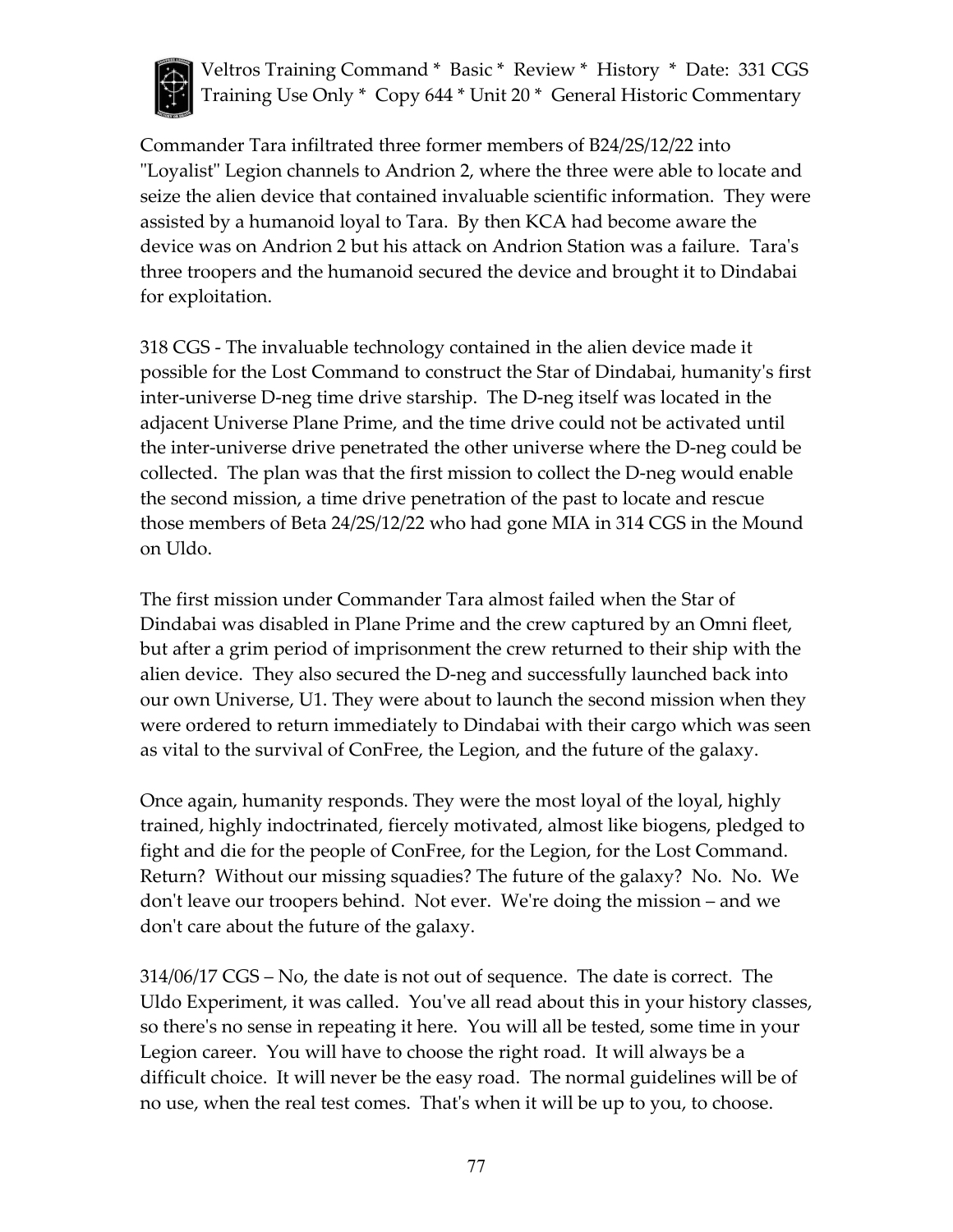

Follow your heart, when that day comes. Deadman will be watching you. So will your ancestors. So will our enemies. Do the right thing!

#### **322-323 CGS - Cross of the Legion**

On 322 CGS an Omni offensive into both Systie and ConFree vac gathered strength with major drops onto Augusta 6 and Camelora 7, both ConFree worlds. A Recon raid into Augusta 6 included veterans of B24/2S/12/22. They rescued Commander Tara, who had been trapped downside, and discovered the first presence of the White Death, a new and seemingly invulnerable alien disease. A subsequent Recon raid to Camelora 7, using new Holo-X technology, almost succeeded in liberating hundreds of women and children from the O's, but the unexpected presence of the Plague countered the effort.

The White Death spread quickly in ConFree vac, and there was no defense. Finding a defense against the Plague became first priority for ConFree and the Legion. Recon was sent to Odura, a world so remote that the entire sector was unmapped. The mission was to uncover information about a lost world, Chudit, that was said to have resisted the Plague over a hundred thousand stellar years in the past. The mission determined that Chudit no longer existed. All scientific efforts to counter the White Death had failed, and it next appeared in the Crista Cluster, ConFree's home. It appeared that humanity was doomed.

Commander Tara again appeared at a critical time as Chief of Galactic Information for the Outvac, leading a crash Legion effort to construct several Holo-X Quantum Duplicator Time Drive Probes to cheat time and probe the secrets of the distant past. Trooper Thinker, one of Recon's best, led the effort, and his Holo-X was soon interacting with the inhabitants of the vanished world of Chudit. Again, history. Salvation, torn from the past by brilliant techs and fearless troopers who refused to give up. You owe them everything. Face the Monument to the Dead, close your eyes, and thank them. History reveals a long list of lesser civilizations that chose auto-genocide, bowed to their enemies, crumbled into the dust, and blew away in the wind. Stop paying attention for a cosmic instant and it will happen to us as well. Stay alert!

323/10/29 – On this date ConFree declared war against the United System Alliance and all allied and associate states, after receiving proof that the White Death was being used as a genocidal weapon of war by the System. The Battle of Pherdos followed, a particularly nasty clash that resulted in a costly Legion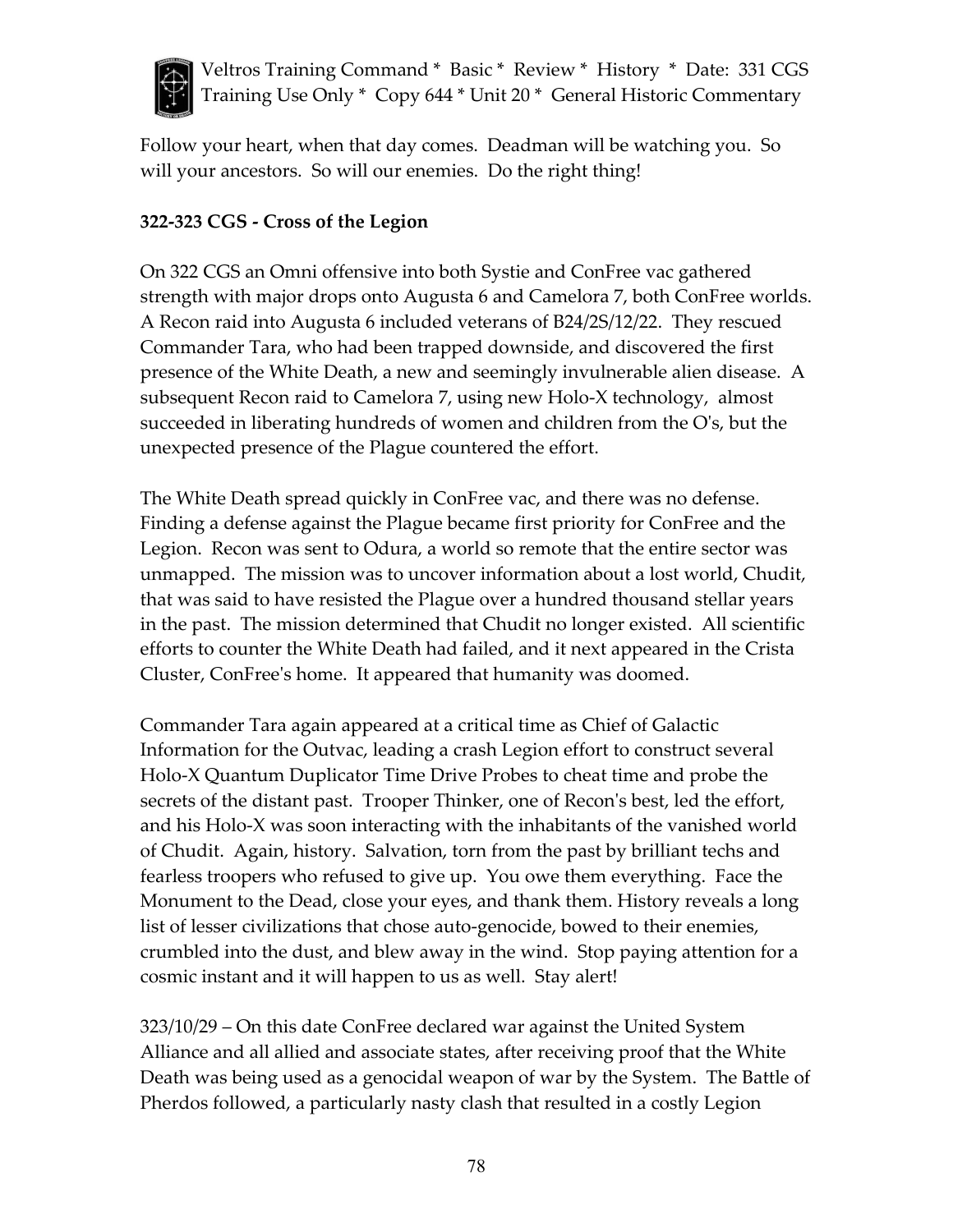

victory. Following Pherdos, Tara was promoted to General and Chief Starcom Ops. On her advice the Director of ConFree personally dispatched Trooper Thinker of Recon on a suicide mission with his Recon comrades to assassinate Kenton Cotter Arc in his impregnable undersea fortress on Eiros 4 in the Hyades. Thinker knew that victory was the only acceptable outcome. History coldly records the result. As a Legion warrior, you must accept your own death as preordained, and continue advancing until the mission is accomplished.

#### **324–329 CGS - Curse of the Legion**

Following the conclusive Legion victory on Pherdos, a series of political crises forced the System to sue for peace. ConFree agreed, realizing that the System was in its death throes and that a change in strategy might be beneficial for ConFree. In the Inners, the Pleiades Association declared independence and broke away from the System. In Hyades, the Biogen Liberation Front launched a violent resistance movement against the remnants of KCA's Hyades Federation. Also in the Inners several more important worlds broke from the System and established the Dark Cloud Alliance. Out in the Gassies the Pherdan Federation surrendered to a brief Legion occupation but continued as an independent entity after pledging peace with ConFree. In the Gulf, the Asumara Holy Commune ruled from Asumara, hostile to the rest of the universe. The Gulf Union consisting of Nimbos, Yida and other systems, declared independence from the System. Also in the Gulf, Angaroth and Kotazh broke away as the Pegal Stelcom.

This complex situation gave ConFree a momentary respite from the years of endless warfare that had led to a policy of endless pressure against the United System Alliance with the idealistic goal of eradicating human slavery from the galaxy. The new policy was to pull back from conflict with the System as it disintegrated, while remaining alert to any dangerous challenges. Slavery was seen as something that the rest of humanity would have to resolve by itself. Enough ConFree Outworlders had already died to liberate ungrateful brainwashed System slaves who did not even acknowledge their own slavery. ConFree was going to remain true to itself and its people, militarily supreme in the Outvac, but avoid further galactic entanglements. That was the thought.

The bloody Asumara raid on the ConFree frontier world Fortuna changed things for the worse, and the latest ConFree Legion graduating classes learned that they were on their way to a war. Meantime on Santos in the Gulf another System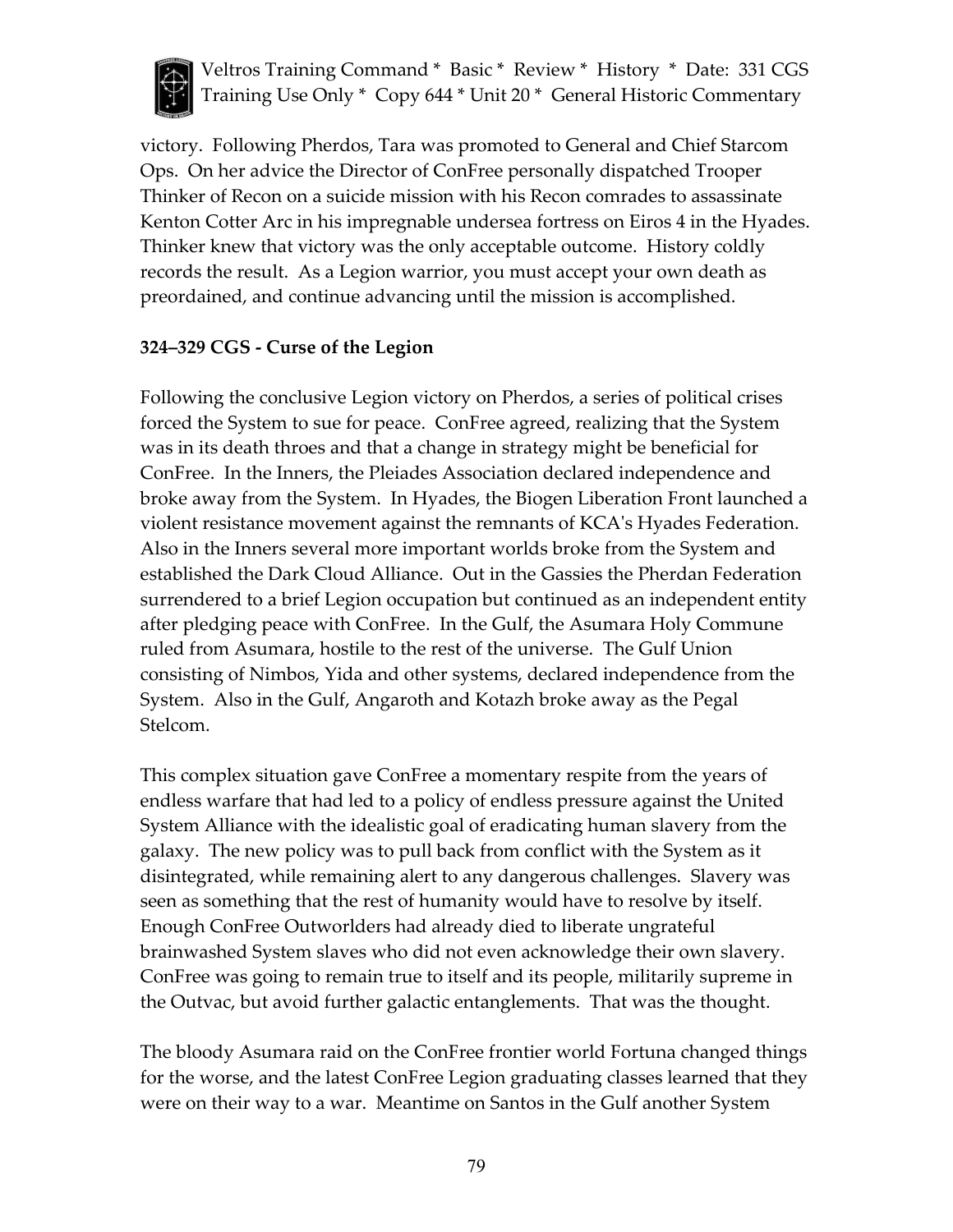

world was breaking away under the Santos Newhuman Socialrevolutionary Diversegalitarian Democooperative. Ormans and Newhumans, pig-human transgens, were preparing to cast all the Outworlder inhabitants into slavery. As a Biogen delegation from the Hyades appealed to ConFree for friendly relations against the human Systies, Asumara's latest bloody outrage prompted a ferocious Legion attack, which caused outrage in the Gassies and Gulf at ConFree.

Investigation on Asumara revealed the original strike against Fortuna had been prompted by an ostensible Legion attack on an Asumara religious center. Since the Legion never did that, efforts began immediately to determine who had.

On 329/02/10 CGS Andrion 2 and Dindabai were attacked simultaneously by heavy Omni invasion fleets dropping in great numbers of alien combatants. This was a major strategic attack by the Omni horde into ConFree vac with no apparent provocation. ConFree reacted immediately, throwing Fleetcom at the invaders and preparing for counterattacks to retake the two planets as soon as possible. The Battle of Andrion Deep is now part of history. A new generation of Fleetcom and Legion warriors stood between all humanity and the alien menace, and only the new biogen nation responded to ConFree's appeals for assistance. The biogen response forged an unbreakable bond between the human peoples of ConFree and the biogen peoples of the Provisional Revolutionary Government of Zequord 3.

New and daring Fleetcom tactics during the Battle of Andrion Deep, the resolute defense of Andrion 2 by Legion units and native auxiliaries and a strong defense on Dindabai prompted the O's to initiate a general retreat from ConFree vac. Starcom's Galactic Information was able to pinpoint the primary Omni galactic fleet center on the world Mantis, and a major followup attack was planned by Fleetcom. Followup indicated that the Omni defeat in Andrion and Dindabai sectors was promping a genetic migration back to the O homeland. In view of this critical information, the Fleetcom attack on Mantis was called off at the last moment. Indigo Frost, by then a Legion two-star general and Deputy Chief of Galactic Information took full responsibility for the decision and was vindicated during her court-martial in 329 CGS.

When it became clear that the attack on Fortuna was a deception operation run by a secretive Orman group within the System's Strategic Information Service, Starcom passed the information to the System, which instituted a general purge